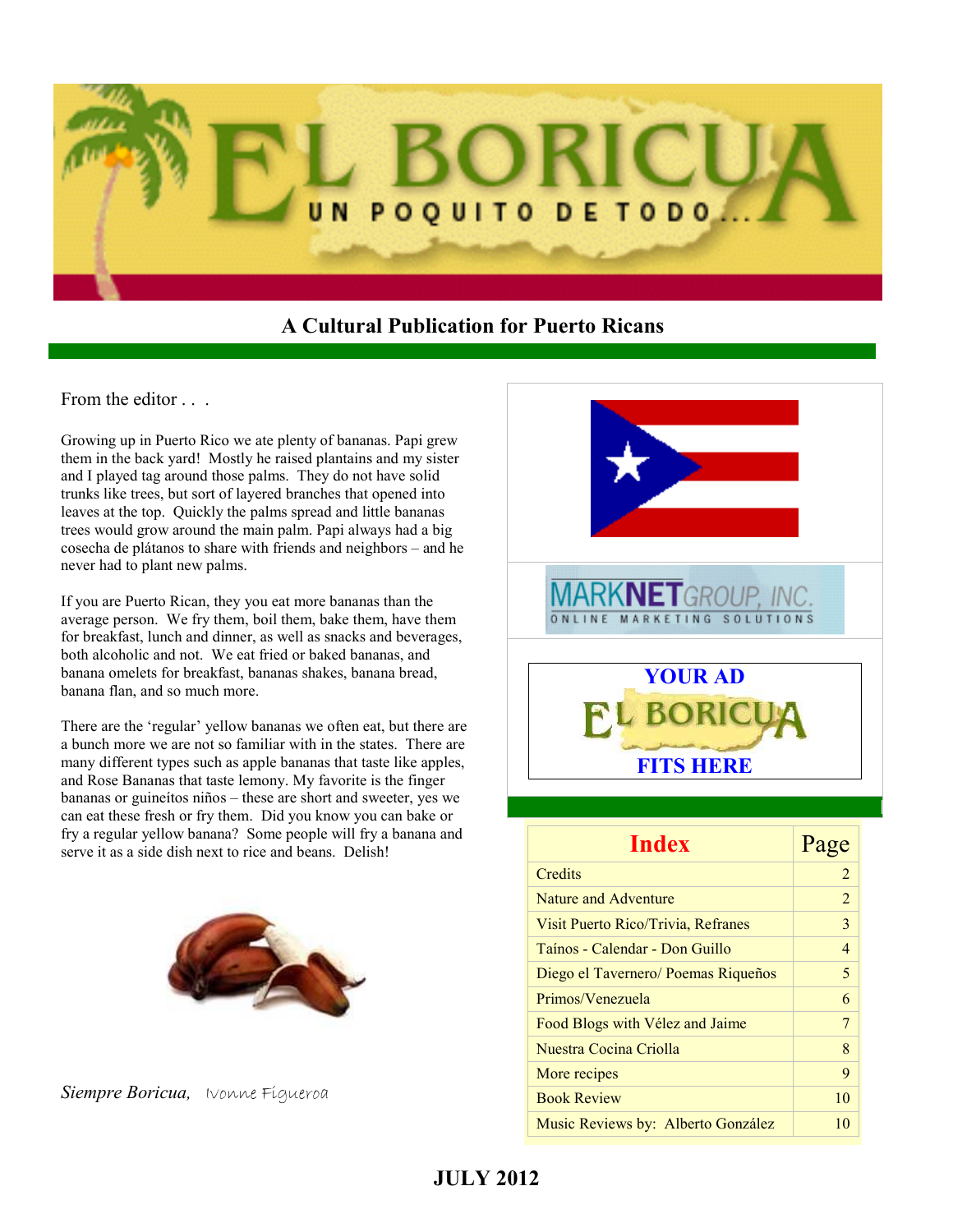# **JULY 2012 EL BORICUA PAGE 2**



**Nature and Adventure** Joe Roman Santos Editor

*Joe is a schoolteacher in Houston and spends most of his holidays and summers in Puerto Rico.* 

Located in Guánica on the southern coast, **Copamarina Beach Resort** offers all inclusive vacations. A tropical resort with a crescent beach is the perfect place to soak up the Caribbean sun. An exclusive retreat, your all inclusive holidays include breakfast and lunch at their open air Las Palmas café, and dinner at Alexandra- the main dining room that features Puerto Rican cuisines. Apart from that, you will have night entertainment and unlimited drinks at regular bar hours. The packages start from \$398 per person per night including house wine, unlimited juices, soft drinks, alcoholic beverages, and 3 meals a day. The resort offers deluxe rooms with garden and ocean views, along with suites that are perfect for families and older children. These rooms are spacious, comfortable and equipped with modern A wonderful, tranquil and isolated location. I found the hotel to be clean and nicely furnished. There was a small refrigerator in the room which was nice for keeping drinks cold and available on demand. The grounds around the hotel are very nice with lots of blooming plants, coconut trees, and mango trees abound.



EL BORICUA is a monthly cultural publication, established in 1995, that is Puerto Rican owned and operated. We are NOT sponsored by any club or organization. Our goal is to present and promote our "treasure" which is our Cultural Identity - "the Puerto Rican experience." EL BORICUA is presented in English and is dedicated to the descendants of Puerto Ricans wherever they may be.

# **C R E D I T S**

#### **©1995-2012**

All articles and photos are the property of of the writer or photographer.

# **Staff**

Ivonne Figueroa Executive Editor & Gen. Mgr.

> Javier Figueroa Publisher

Anna María Vélez de Blas, Chef Recipe Tester and Writer

Jaime Garibay Rivera, PhD Jaime in the Kitchen, Food Blog

Guillermo 'Don Guillo' Andares, PhD Gardening Tips for Puerto Ricans

> Alberto González Music Reviews

Elena Cintrón Colón Primos Editor

Diego Matos Dupree Tavernero

Joe Román Santos Travel Editor

Lisa Santiago Brochu, Chef Restaurant Reviews

Luisa Yaliz Alaniz Cintrón, MD Guest Writer

#### **Support Staff**

Fernando Alemán Jr - Web Consultant José Rubén de Castro -Photo Editor María Yisel Mateo Ortiz -Development

#### **Special Thanks to . . .**

Tayna Miranda Zayas of MarkNetGroup.com

There are three Puerto Rico's you need to learn about; the old, the new and the natural. Learn about our little terruño. Subscribe to EL BORICUA, a monthly cultural publication for Puerto Ricans.

http://www.elboricua.com/subscribenow.html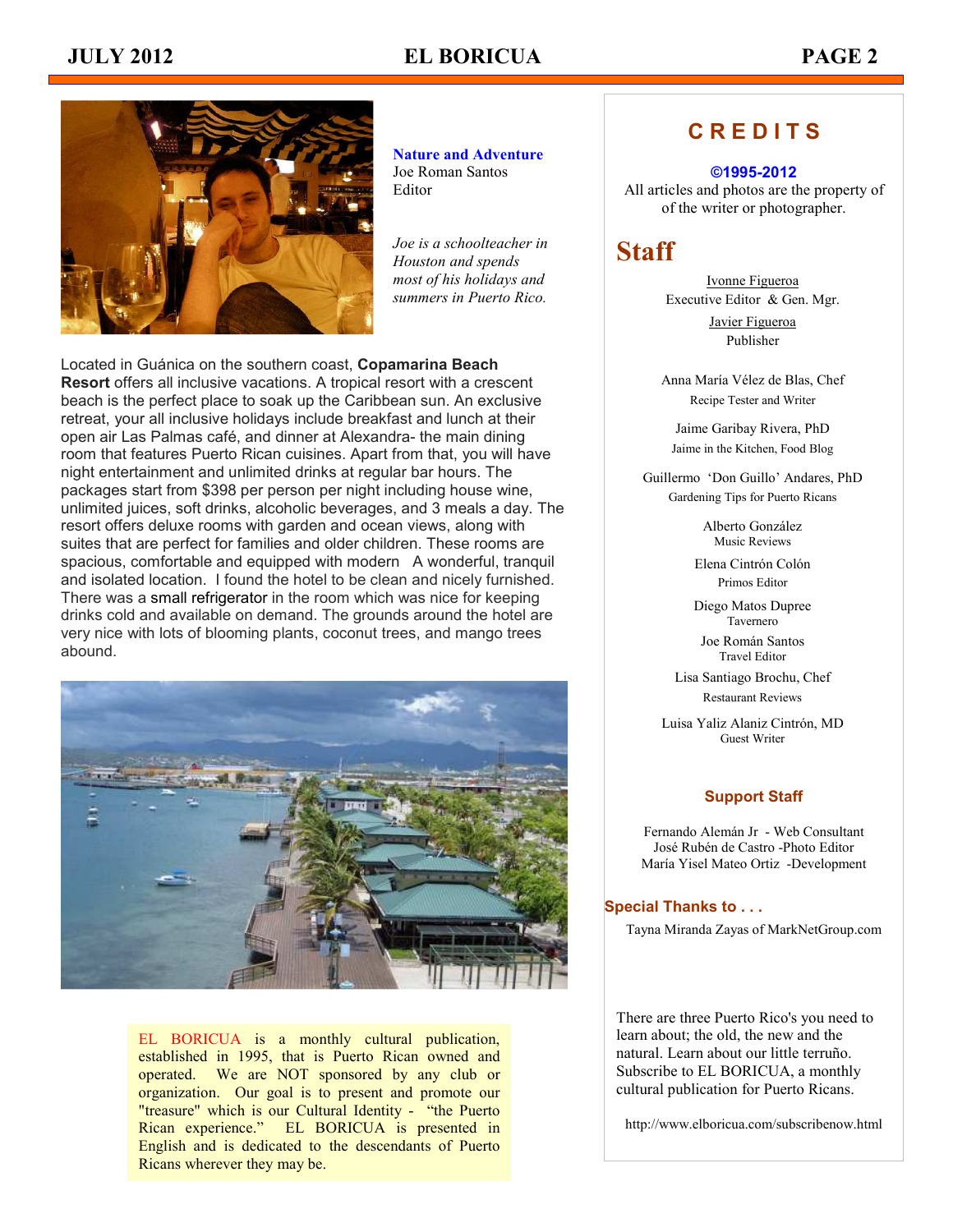

In Puerto Rico a Sunday 'drive' is to go '**domingueando**'. It is a special event. This usually means a drive around coastal areas with a stop at the beach or a drive around antique colonial narrow mountain roads – no matter, it always ends up being a culinary event.

Around many island roads are hundreds of established roadside kitchens (food stalls) called 'kioscos' and they always serve comida criolla.

The menu varies from one kiosco to another, but the selection is great and is mostly traditional food, comida criolla, that usually includes, but not limited to, bacalatios, and alcapurrias, there are lechoneras that specialize in lechón asado and they usually also serve rice and beans, etc. You can also find kioscos with traditional food that is not so common for kioscos such as salmorejo de jueyes, arepas, stuffed tostones and much more. It must be mentioned that recently kioscos that serve foreign food such as Chinese have cropped up, but those are few. More recently also there is a crop of young entrepreneurs offering fancier atmosphere and food all at a higher price. You really never know what delicacies you will find.

Kiosc construction differs greatly. There is the basic (and traditional, if you will) kiosco built from wood and palm branches, others have aluminum or zinc roofs, and a few - more permanent stalls are made with cinder block. Of course, some are larger than others. They cook on a pit using good for fire. The ovens are makeshift some using old metal barrels and the basic fryer is usually a giant caldero.

The owners of these small enterprises are usually women, who in their field, can compete and beat any European Chef.

There is one thing in common in these kioscos – the food is traditional and delicious and the lines for these establishments are very long.

*Sally Rubio Canales is a guest writer with roots in Ponce. She lives in St Louis with her two daughters and spends the summers in Puerto Rico.* 



### **Kioskos** are out of this world!

Delicious, authentic, and memorable Puerto Rican cuisine is what you get at food vendor stands all over the island. We started with a conch an octopus salad that was fresh as could be! I had the steak mofongo which was outstanding and sausage and plantain skewers which were equally delicious. Don't forget the bacalaitos are a must have! Local fresh cuisine with a flair!

Land and Leisure Travel Magazine

## **Speaking Puerto Rican . . .**

Mi madre me enseño sobre anticipacipación

- #1 'Deja que lleguemos a la casa!!!'
- #2 'Deja que tu padre se entere!!!'

# **Refrán . . .**

Donde comen dos, comen tres.

# **Trivia**

Budjet Travel just named Puerto Rico as the 5th best destination for street food in the world, citing Piñones as one of the best places on the island for frituras.



**BORICUA . . . is a powerful word. It is our history, it is our cultural affirmation, it is a declaration, it is a term of endearment, it is poetic . . . . . . . . . it is us.**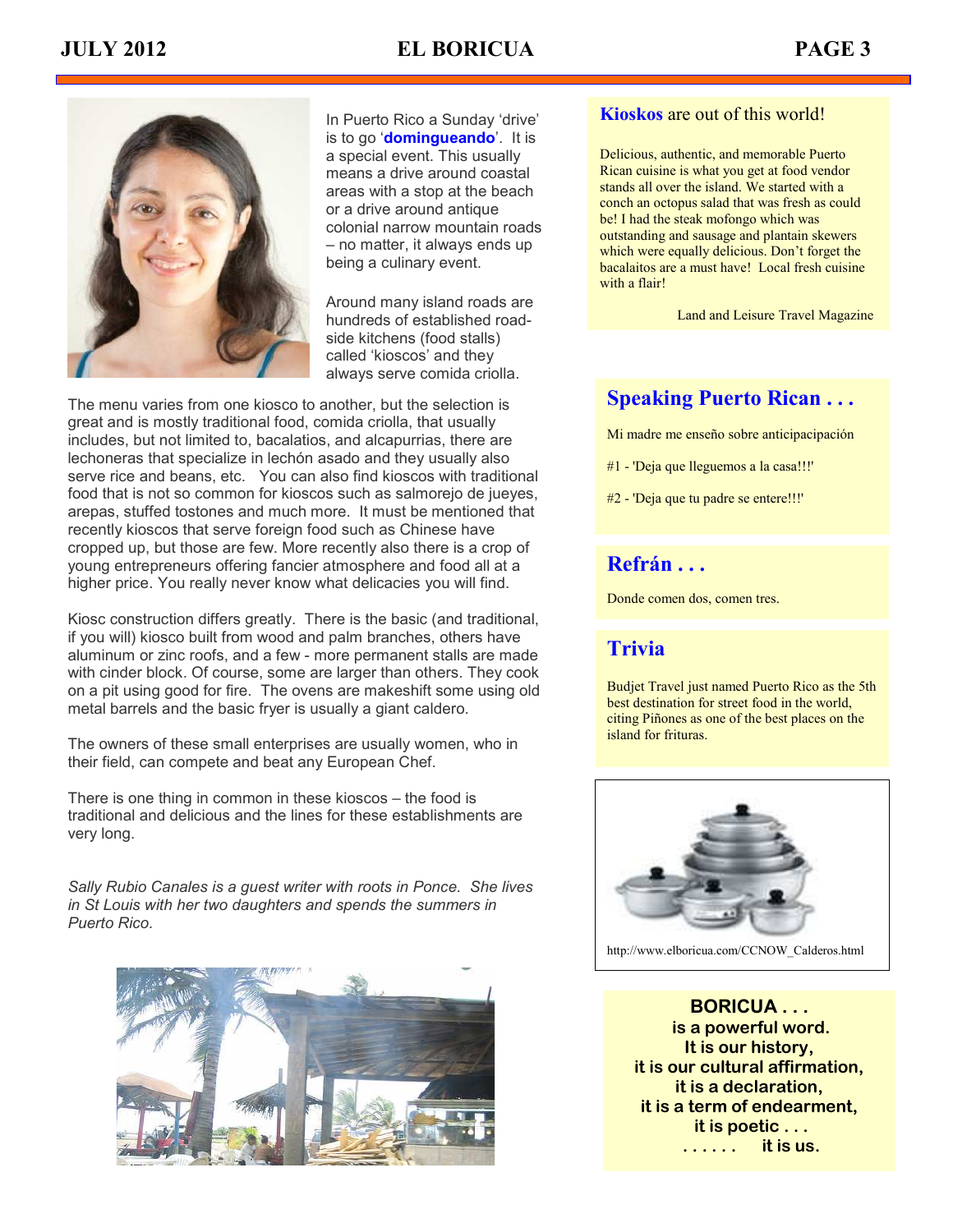It was Columbus who called the Taínos "Indians", an identification that has grown to encompass all the indigenous peoples of the Western Hemisphere. The word "Indian" was an invention of Christopher Columbus, who erroneously thought that he had arrived in the East Indies. The misnomer remains, and has served to imagine a kind of racial or cultural unity for the autochthonous peoples of the Americas.

The unitary idea of "Indians" was not one shared by most indigenous peoples, who saw themselves as diverse. But the "Indian" gave Europeans a fixed person who could be labeled (as "primitive" or "heathen," for example), given a legal designation, and classified. Thus, the word "Indian" gave Europeans a valuable tool for colonization. Today, many native peoples have proudly embraced an imagined spiritual, ethnic, or cultural unity of "Indians."

The indigenous people he encountered in his first voyage described themselves "Taíno", meaning "good" or "noble", to differentiate themselves from Caribs. This name applied to all the Island Taínos including those in the Lesser Antilles.

Locally, the Taínos referred to themselves by the name of their location. For example, those in Puerto Rico are known as Boricua (which means people from the island of the valiant noble lords) their island was called Borike'n (Great land of the valiant noble lord) and those occupying the Bahamas are known as Lucayo (small islands).





- Born: Gilberto Concepción de Gracia was a founder and first president of the Partido Independentista Puertorriqueño. Born in Vega Alta Concepción received several degrees in Puerto Rico and the US. He died in San Juan on March 15, 1968.
- July 17, 1859 Born: Luis Muñoz Rivera, poet, speaker, journalist, politician, head of the pro-statehood Liberal Party. Muñoz Rivera served as Resident Commissioner in Washington. He was born in Barranquitas and died in San Juan in 1916.
- July 17, 1886 Born: José S. Alegría, poet, writer, lawyer, and politician, became the president of the Puerto Rican Nationalist Party, and director of the Puerto Rican Institute of Hispanic Culture. Alegría died in San Juan in 1965.
- July 17, 1757 Born: Juan Alejo de Arizmendi y de la Torre was a Catholic priest who became Puerto Rico's first native Bishop.
- July 21, 1946 Born: Jesús T. Piñero is appointed first native governor of Puerto Rico.
- July 22, 1949 Born: Aida Alvarez was appointed by President Clinton in 1997 to head the Small Business Administration or SBA. She became the first Latina to head the SBA and the first Boricua to be appointed to a cabinet position. Alvarez is from Aguadilla.
- July 25, 1898 U.S. invades Puerto Rico through the port of Guánica

July 25,  $1952$ , Puerto Rico's Constitution Day



 $Acerola - West Indian cherry$ 



**Don Guillo, the gardener . . . .** 

I grew up eating acerolas. There were bushes everywhere you turned, by the river, next to the road, in everyone's yard, etc. These delicious, juicy, rich in Vitamin C, cherries can grow in warm climates (Florida, South Texas) and propagates from seeds or cuttings. This is a medium sized shrub. Buy seeds online – easy to grow.

July 9, 1909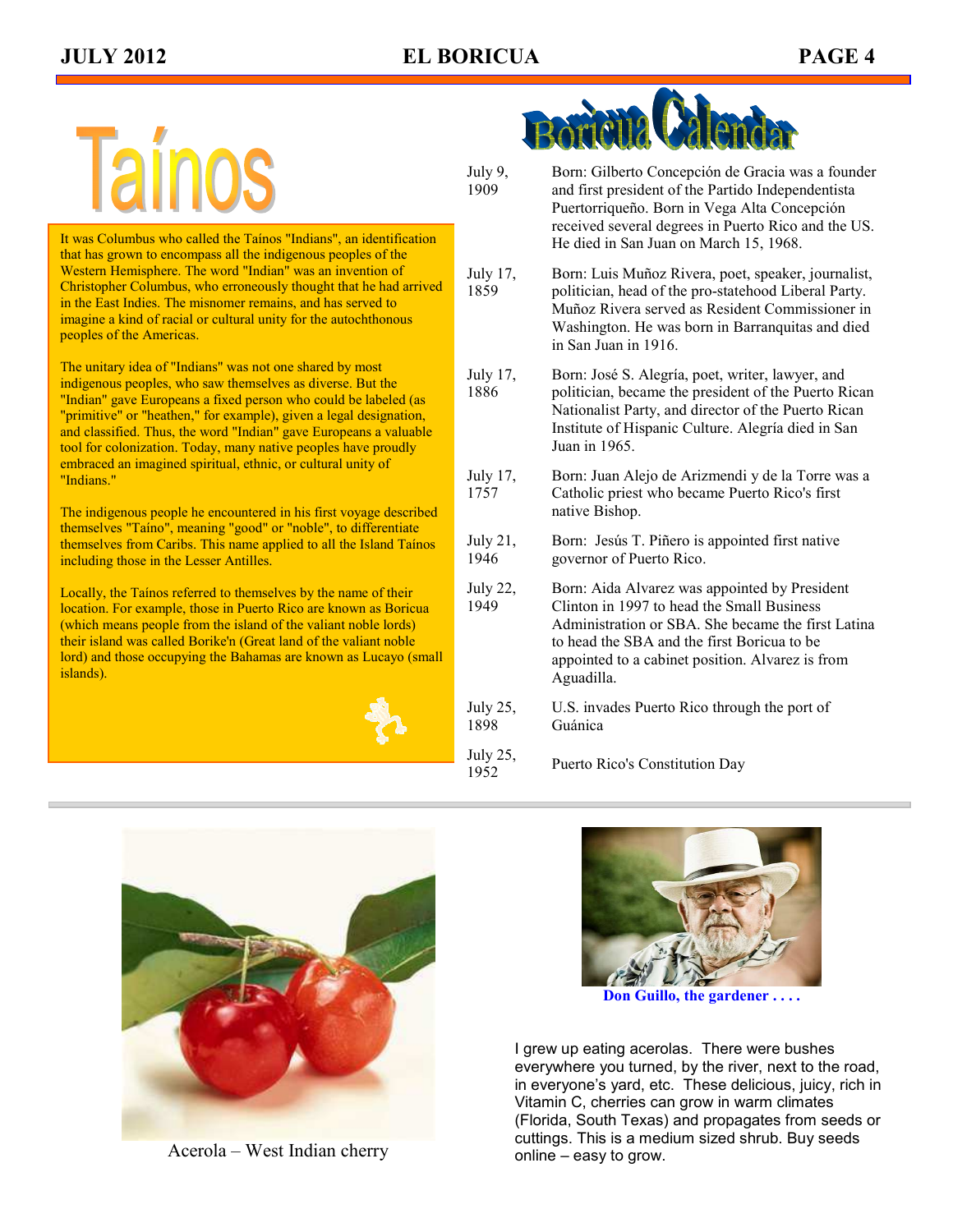### Poemas Riqueños

# **PARIÓ LA LUNA**

Altamar del Mar Caribe. Noche azul. Blanca goleta. Una voz grita en la noche:

-¡Marineros! ¡A cubierta!

Es el aullido del lobo capitán de la velera. Aúlla porque ha parido su novia la luna nueva.

Y todos yen el lucero que en el azul va tras ella: ven el corderito blanco detrás de la blanca oveja.

El piloto de la nave, que a la baranda se acerca, al ver el mar, todo espuma, canta con voz de poeta:

-En sus azules hamacas mece el mar sus azucenas. Y entredice el sobrecargo:

-Es que las marinas yeguas van al escape y sus crines se vuelven sartas de perlas.

Y otra vez aúlla el lobo capitán de la goleta:

-No son espumas de olas, ni albas crines, ni azucenas: es que en el mar cae la leche del pecho que saca afuera, porque ha parido un lucero, mi novia la luna nueva.

[Luis Llorens Torres](http://www.poemadeamor.org/poeta/luis-llorens-torres/901)

#### **LUIS LLORENS TORRES**  (1876-1944)

Luis Lloréns Torres, 1876-1944, was born in Collores in the municipality of Juana Díaz, Puerto Rico on May 14, 1876. A multi-talented gentleman, Luis studied in Spain and became a lawyer by profession but also dwelled into politics and drama as a writer and poet. His work is nationalistic and is known as "criollismo," because it tells of customs and traditions of the island. Lloréns Torres founded La Revista de las Antillas, a literary publication in 1913. His books include; Al Pie de la Alhambra, Sonetos Sinfónicos, Voces de la Campana Mayor and Alturas de America. His "décimas" are works not only of art but of love. Lloréns died in San Juan on June 16, 1944.



#### **Fajardo Cocktail**

1 quart unsweetened pineapple juice 1 quart unsweetened orange juice 1 quart Puerto Rican rum (dark) 16 oz Mango Juice (canned) 2 cans Sprite soda 2 cups coconut milk 2 cups pineapple chunks 1 cup maraschino cherries, without stems

Mix all ingredients in a punch bowl. Add lots of ice just before serving. Use a ladle to serve and include a piece of fruit in each glass.

\* Diego Matos Dupree, born in Bayamón, is a bartender (tavernero) for a popular cruise line. He lives on board most of the year and gets to travel the world.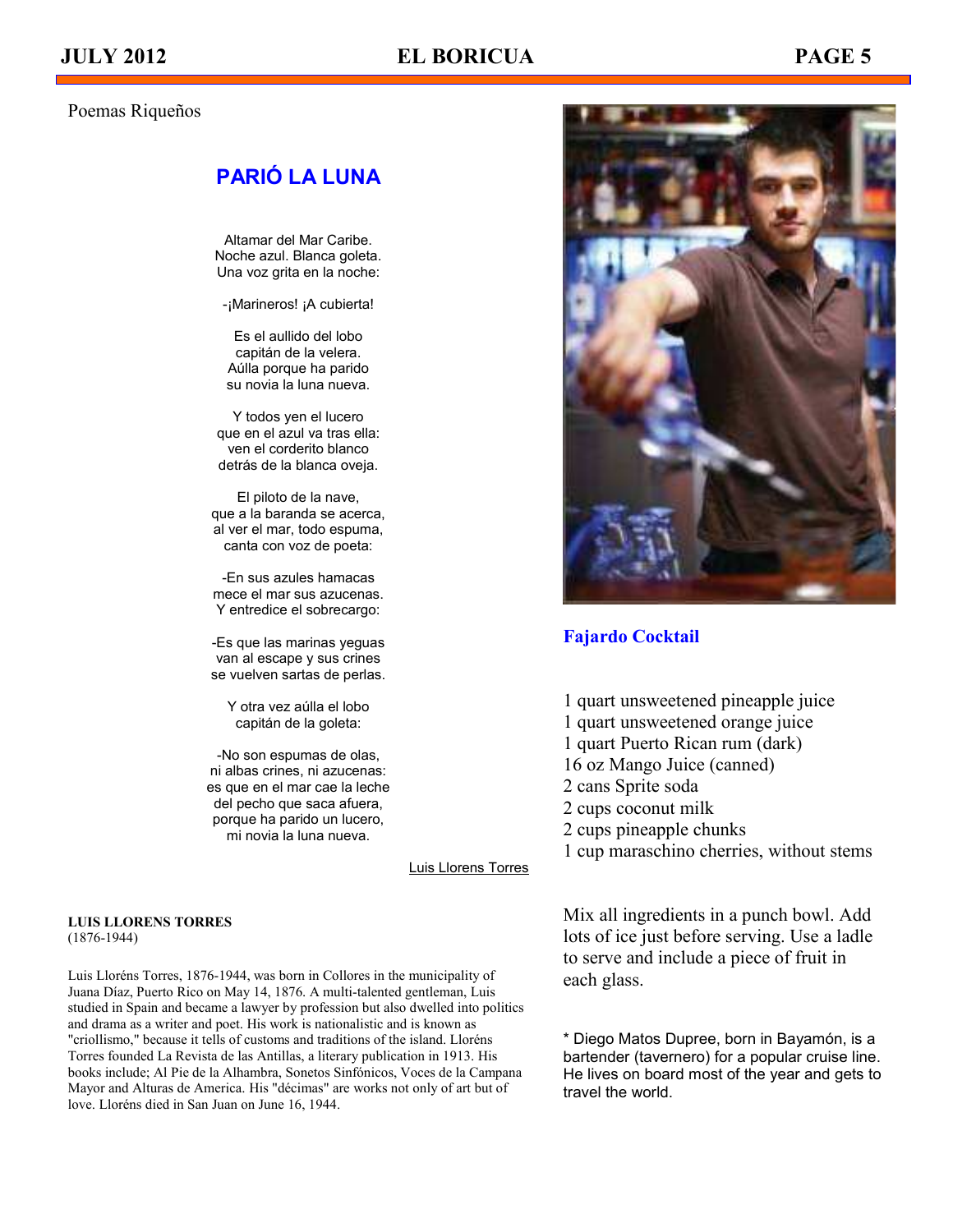# **JULY 2012 EL BORICUA PAGE 6**



**Our PRIMOS section journeys through Latin America celebrating our cousins.** 



These **Cheese-Stuffed Venezuelan Corn Cakes** (Cachapas) are a Venezuelan staple. Typically made with fresh corn, this unique version combines canned creamed corn, pancake mix and cornmeal. While a mozzarella-type cheese, queso guayanés, is traditional in this dish, any type of cheese works well. For a heartier version, add thinly sliced ham to the filling.

1 can (14 3/4 oz.) creamed corn 3/4 cup all-purpose baking mix (BISQUICK) 1/4 cup yellow corn meal 1 large egg 2 tablespoons butter or margarine, melted 2 tablespoons granulated sugar vegetable oil 5 slices of cheese 5 slices of ham (optional)

Place creamed corn, baking mix, corn meal, egg, butter and sugar in blender container; cover. Blend until smooth. Pour batter into medium bowl. Let rest for 5 minutes.

Heat griddle or skillet over medium heat; brush lightly with vegetable oil. Pour *1/4 cup* of batter onto hot griddle; cook until bubbles form on surface and bottom turns golden. Turn and cook about 1 minute longer or until golden. Place slices of cheese and ham, if desired, on pancakes and fold over. Remove to serving platter. Keep warm in oven. Repeat with *remaining* batter. Serve warm.



**Elena Cintrón Colón** Primos Editor

\* Elena, born and raised in Puerto Rico to Brazilian and Peruvian parents, lives in Buenos Aires most of the year. She works for a large South American firm and travels throughout Latin America. She comes home to San Juan.



**Mount Avila Caracas, Venezuela** 

Along the northern side of Caracas is the mountain range Cordillera de Ávila. Here there is a national park with hiking trails and great diversity of wildlife.

On a hot day, take the teleferico/cable car to get to the Avila Magica, it's pretty cool up there and you might get some rain so don't forget a sweater or jacket! There are plenty of activities for children like ice-skating, playground, live animation etc. For adults there is the beautiful view over Caracas (all the way to the beach!) and live music, people dancing in the open air. You can have a quick bite at one of the stands. At the top, there is a hotel, which is the highest hotel in Caracas. You can never see the entire hotel because of the fog it's constantly surrounded by. A nice place for a family outing!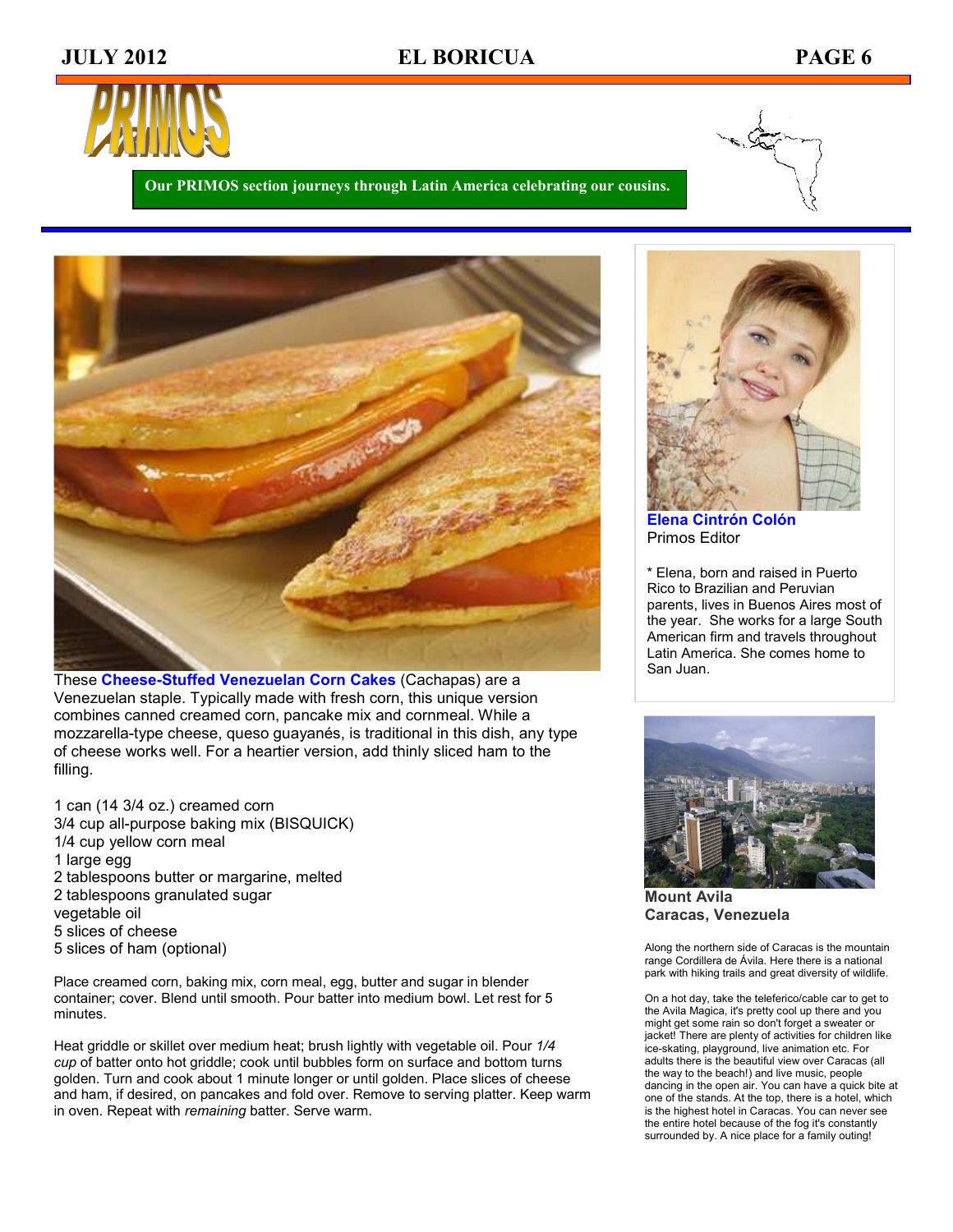

 **Cocina Criolla – Cooking Hints**  By: Anna María Vélez de Blas

Another great way to prepare fish – Criollo style is fried fish in Mojito Isleño. This sauce came from the small town of Salinas and has become a staple recipe for islanders. The recipe is pretty simple, just has a long list of ingredients, but putting it together is 'un guame.' This sauce is used over fish, pork, chicken, even viandas sometimes, or even tostones.

1/3 cup corn oil

- 1 medium yellow onion, chopped
- 1 cup tomato sauce
- 1/3 cup alcaparrado (mixture of olives, pimientos strips and capers), drained, or manzanilla olives 2 bay leaves
- 2 Italian frying peppers, seeded and chopped
- 1 teaspoon salt
- 2 teaspoons black pepper
- 2 roasted red peppers, drained and cut into strips

Heat the oil in a heavy pot. Add the onion and saute over medium heat until translucent. Add the rest of the ingredients and bring to a boil. Reduce the heat to low and cook for 15 minutes.

Puerto Ricans use Italian frying peppers to cook. If you can't find those substitute with green bell peppers. Refrigerate in a glass jar until needed.

> *For Pescado en Salsa de Mojito Isleño, just season the fish fillets with Adobo and fry until golden on both sides. Transfer the fish to a second frying pan, add sauce, bring to a boil then simmer for about 15 minutes. Serve over white rice with fried amarillos.*

*\*Anna is a Recipe Tester for EL BORICUA and is also a professional Chef, she lives in California with her husband, Joe and their three children.*



**Jaime in the Kitchen**  *A Food Blog* 

Puerto Rico is an island and islanders eat plenty of fish and not just bacalao, but freshly caught Caribbean fish as well. I love food, as everyone else does, I'm sure. But I especially love Pescado en Escabeche, which is pickled fish, and is made with fish that has been fried and cooked through. It should be made ahead and refrigerated for at least 24 hours before serving to allow the fish to pick up the flavors from the marinade and let the flavors blend together. This is the perfect dish to prepare ahead of time for a hot summer day picnic, or a romantic evening on the beach (not too many of those for me), or for when you're expecting company because the dish is prepared ahead. I like preparing this for cover dish parties because most people never eat stuff like this, and they think I'm such a big and important chef. This recipe serves about 4 hungry people or 6 not so hungry friends. Bien facil!



#### **Pescado en Escabeche**

For the sauce combine in a saucepan: 1 cup olive oil, ½ cup vinegar, 7 peppercorns,  $\frac{1}{4}$  tsp salt, 1 bay leaf,  $\frac{3}{4}$  lb sliced onions, 1 red and 1 green bell pepper (sliced), and about half a cup of stuffed olives with pimentos. Simmer 45 minutes. Let this cool and refrigerate.

For the fish you will need  $1\frac{1}{2}$  lbs fish fillets (red snapper for me), 2 to 3 tbps lemon juice, about 2 cups of flour mixed with 3 heaping tbps Goya Adobo 'Sazonador Total' with the green lid, another ½ cup olive oil for frying and about 1 tbp minced garlic.

Clean the fish and rub with lemon and salt and cover them in the seasoned flour. Heat the  $\frac{1}{2}$  cup oil, add the minced garlic then fry the fish until golden brown on both sides. Drain on [paper](http://www.cafedepuertorico.com/59.html) towels. Set the fish in a glass bowl and pour the escabeche sauce over it. Let it marinate for at least 24 hours, covered in the frigde.

Serve this at room temperature over spinach salad with garlic bread. Sabroso!

I have to thank Mami in Mayagüez for guiding me with this recipe ten years ago. Hasta la proxima! Jaime Garibay Rivera

*\* Jaime Garibay Rivera, Ph.D. is a retired college professor (Aerophysics), now living in Miami. He has three children and his family roots are in Mayagüez.*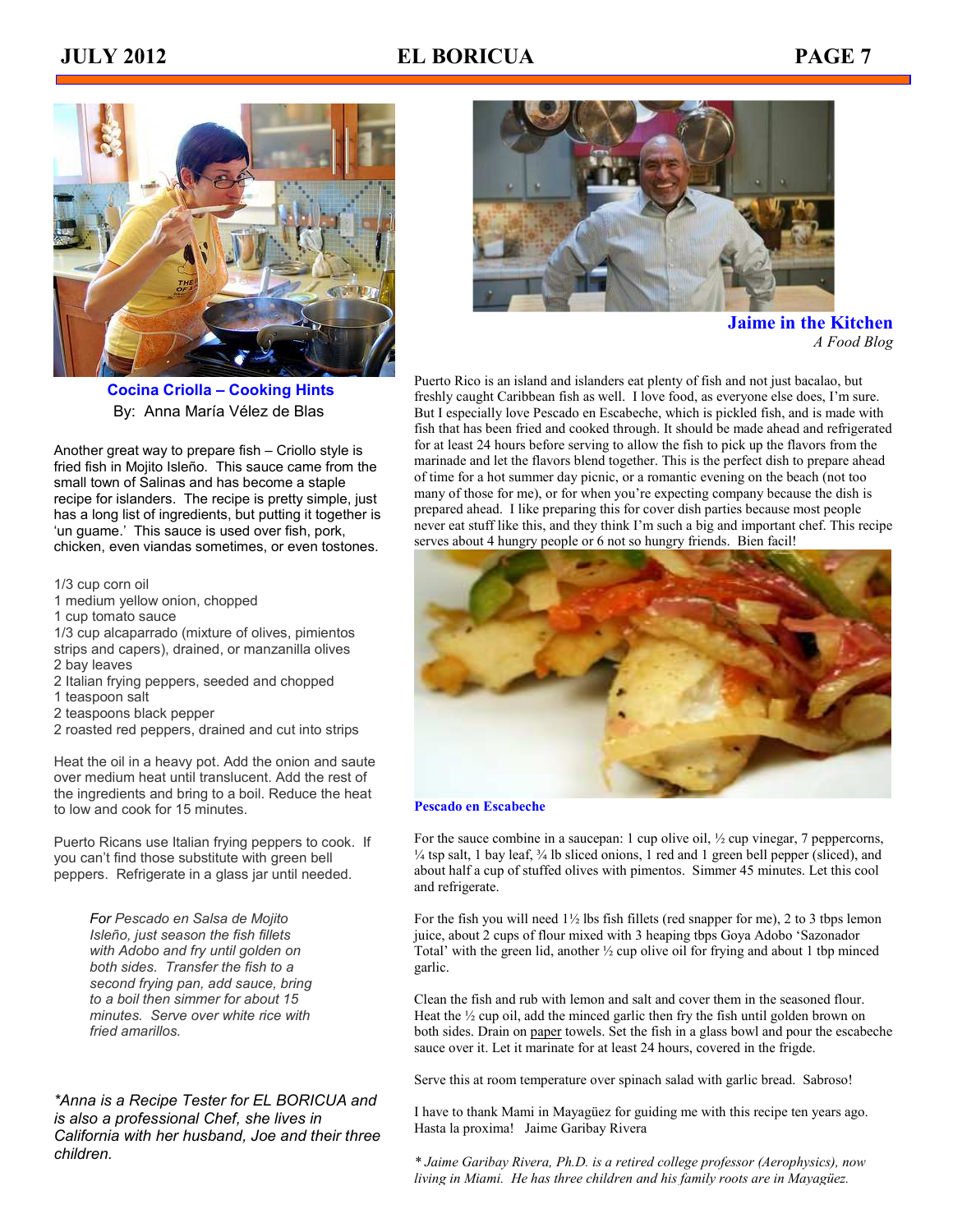# Nuestra Cocina Criolla

### **Cabrito en Fricase**

Puerto Rican Goat Stew

#### (A) 4 lbs young goat (kid) meat, cut in small pieces 1 Seville or sour orange (citrus aurantium)

#### (B)

2 tbps salt 2 tps crushed garlic ¼ tps ground black pepper  $\frac{1}{4}$  tps oregano (ground or leaf) 2 tbps wine vinegar

#### (c)

8 to 10 very small cooking onions, peeled ¼ lb cooking bacon  $\frac{1}{4}$  lb cooking ham  $\frac{1}{2}$  cup olives 1/3 cup raisins ¼ cup capers 1 cup olive oil 1 cup diced tomatoes 1 bay leaf ¼ cup Spanish red peppers 3 cups chicken broth

1/2 cup White Rum 1 cup Red Wine



Soak the meat in sour orange juice and let stand for at least thirty minutes. Drain the sour orange juice and mix with the ingredients listed under (B). Baste the meat with the resulting paste. If possible, allow to stand in the refrigerator for several hours before cooking.

Heat two tbps of olive in a deep pan. When hot, add the meat slowly and turn the pieces frequently to sear the meat. Add the White Rum and carefully apply a match to light the rum. It should extinguish itself after a few seconds.

Add the cooking bacon, turning frequently. After one or two minutes, add the cooking ham. Add the ingredients included in (C), bring to a boil. Reduce the heat to medium-low, cover and slow cook until the meat is tender. If necessary, add some water to assure a thick gravy. Add the red wine shortly before serving.

Serve with white rice and boiled root vegetables.



**Arroz Mamposteao** *A Traditional Puerto Rican dish . . . Left-overs with style* 

3 cups cooked white rice ¼ cup olive oil 6 ajíes dulces, minced ½ cup diced cooking ham ½ cup green pepper, diced 5 fresh recao leaves, chopped 1½ cups habichuelas guisadas

Heat oil in large frying pan, add ham and sauté until golden. Add the rice and beans and mix well. The rice will turn brownish from the bean liquid. Finally add the peppers and recao (or cilantro). Saute this for a few more minutes. Serve with salad and tostones.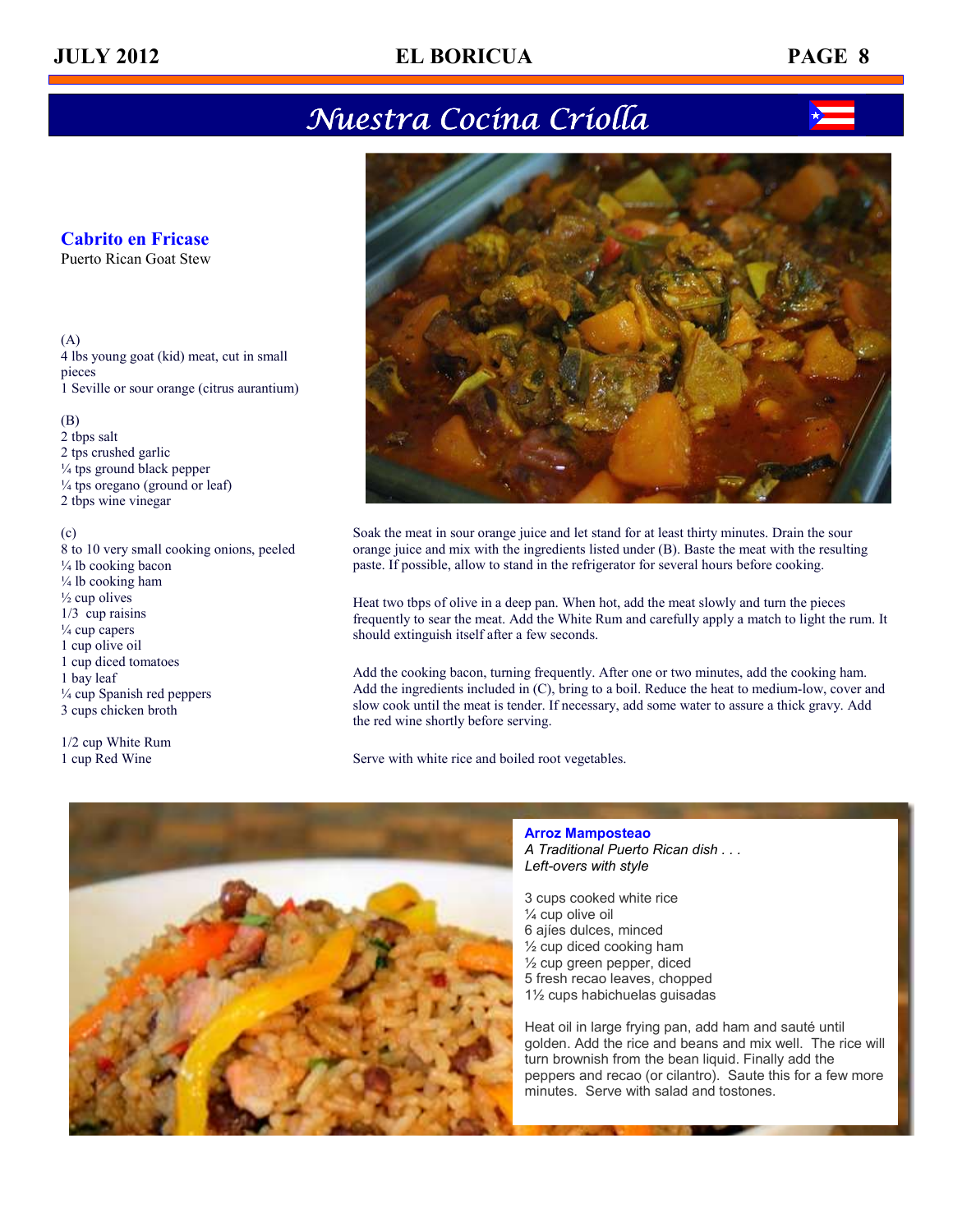# **JULY 2012 EL BORICUA PAGE 9**

# Nuestra Cocina Criolla

#### **Polvorones**

2 cups flour, sifted 2/3 cup sugar ½ cup vegetable oil 1 egg at room temperature 2 tbps butter, softened pinch of salt

Blend sugar slowly into the oil. Add the egg, salt and butter and blend thoroughly. Blend the flour in, slowly and thoroughly.

Roll the resulting dough into 1-inch balls and place in an ungreased cookie sheet, flattening each ball slightly with the palm of your hand.

Bake in a preheated oven at 350 degrees for 10 minutes. Makes about 60 1-inch cookies

\* Traditional Polvorones are served as is, but they can also be topped with colorful sprinkles, rolled in granulated sugar or my favorite, dusted with powdered sugar (right out of the oven).





#### *'Nidítos' Guineitos Niños en Coco*

10 Finger bananas 10 tbps all-purpose flour 10 tbps water dash of salt ½ cup sweetened shredded coconut 1/3 cup vegetable oil Puerto Rican rum



Prepare batter by mixing the flour, water, and salt in a medium sized bowl. Dip the peeled guineítos niños (bananas) in the batter then coat them with the shredded coconut.

Fry in a deep medium sauce pan in oil for 2 minutes each side, or until bananas are light golden brown.

Transfer bananas onto a plate covered with paper towel to absorb the excess oil from the bananas. Serve warm, drizzled with rum. *Also good for breakfast with syrup instead of rum.* 

*Serves 6 people.*